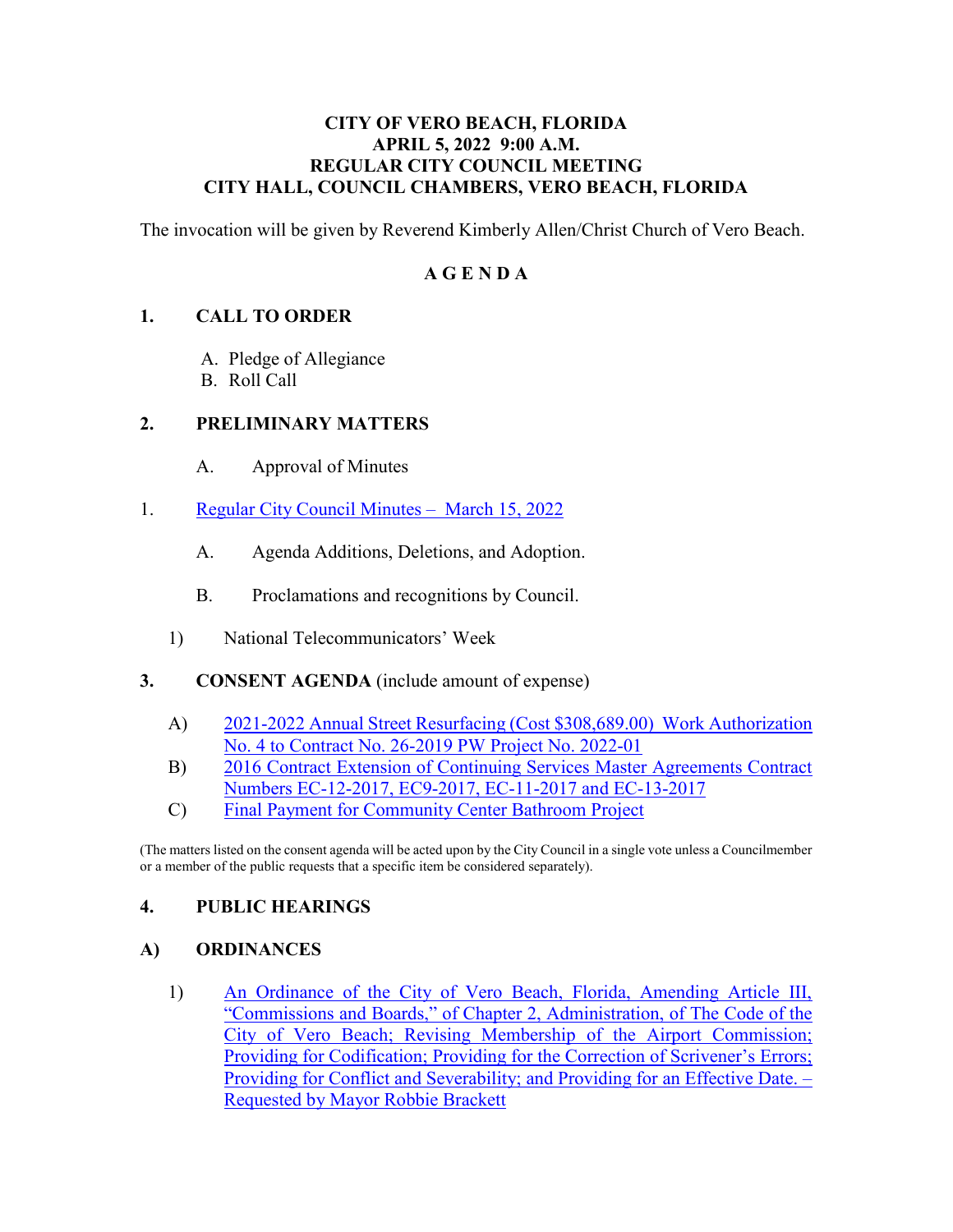- 2) An Ordinance of the City of Vero Beach, Florida, Creating Chapter 59 of the [Code of the City of Vero Beach, Relating to Public rights-of-way; Providing](https://www.covb.org/DocumentCenter/View/5847/4A-2)  [for Restrictions upon use of right-of-way; Providing for right-of-way Permits](https://www.covb.org/DocumentCenter/View/5847/4A-2)  [and Construction of right-of-way Improvements; Providing for right-of-way](https://www.covb.org/DocumentCenter/View/5847/4A-2)  [Maintenance and Licenses for use of right-of-way; Providing for Conflict and](https://www.covb.org/DocumentCenter/View/5847/4A-2)  [Severability; Providing for the Correction of Scrivener's Errors; and Providing](https://www.covb.org/DocumentCenter/View/5847/4A-2)  [for an Effective Date. – Requested by the Public Works Director](https://www.covb.org/DocumentCenter/View/5847/4A-2)
- [Article II, Construction, and Article III, "Street Names and House Numbering,"](https://www.covb.org/DocumentCenter/View/5848/4A-3)  Definitions and Encroachments; Creating a New Chapter 71, Article II, [3\) An Ordinance of the City of Vero Beach, Florida, amending the Land](https://www.covb.org/DocumentCenter/View/5848/4A-3)  [Development Regulations by Restructuring and Amending Chapter 71 to revise](https://www.covb.org/DocumentCenter/View/5848/4A-3)  [Chapter Heading to be entitled Development Standards; Deleting Existing](https://www.covb.org/DocumentCenter/View/5848/4A-3)  [Amending Article I, in general relating to American Disabilities Act,](https://www.covb.org/DocumentCenter/View/5848/4A-3)  [Mobility and Access; Providing for Codification; Providing for Conflict and](https://www.covb.org/DocumentCenter/View/5848/4A-3)  [Severability; Providing for Correction of Scrivener's Errors; and Providing for](https://www.covb.org/DocumentCenter/View/5848/4A-3)  [an Effective Date. – Requested by the Planning and Development Director](https://www.covb.org/DocumentCenter/View/5848/4A-3)

## **B) RESOLUTIONS**

- [1\) A Resolution of the City Council of the City of Vero Beach, Florida, Sunsetting](https://www.covb.org/DocumentCenter/View/5857/4B-1)  [the Three Corners Steering Committee; Providing for Conflict and Severability;](https://www.covb.org/DocumentCenter/View/5857/4B-1)  [and Providing for an Effective Date. – Requested by the City Council](https://www.covb.org/DocumentCenter/View/5857/4B-1)
- [2\) A Resolution of the City Council of the City of Vero Beach, Florida, Sunsetting](https://www.covb.org/DocumentCenter/View/5849/4B-2)  [The Charter Review Committee; Extending Appreciation to the Charter Review](https://www.covb.org/DocumentCenter/View/5849/4B-2)  [Committee Members; Providing for Conflict and Severability; and Providing](https://www.covb.org/DocumentCenter/View/5849/4B-2)  [for an Effective Date. – Requested by the City Council](https://www.covb.org/DocumentCenter/View/5849/4B-2)
- **5. PUBLIC COMMENT** (3-minute time limit)

# **6. CITY COUNCIL MATTERS**

## **A) NEW BUSINESS**

- [1\) Discussion of Jimmy Graves Sports Stadium Requested by Mayor Robbie](https://www.covb.org/DocumentCenter/View/5850/6A-1)  **Brackett**
- **B) OLD BUSINESS**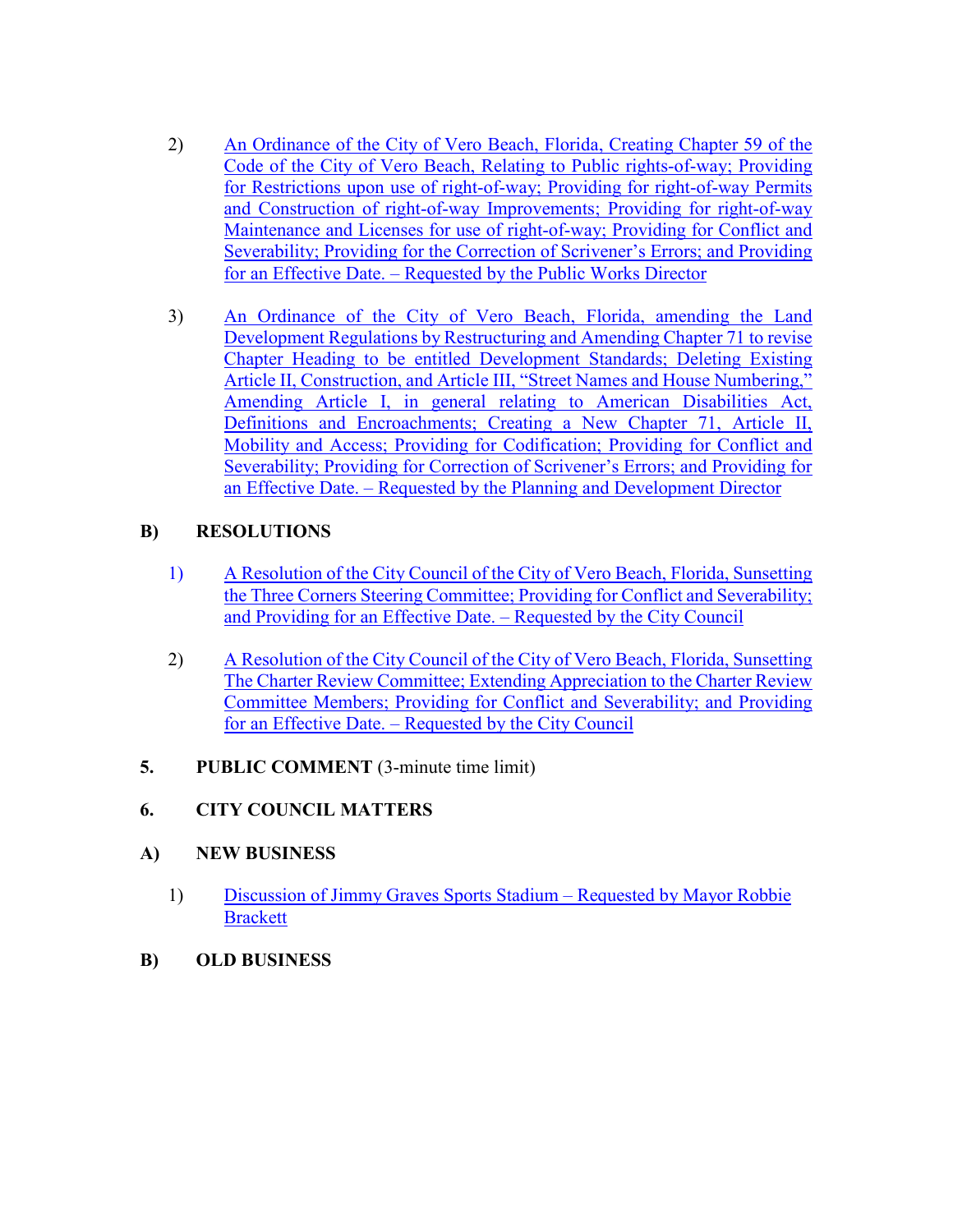# **7. PUBLIC NOTICE ITEMS FOR FUTURE PUBLIC HEARING**

# **Public Hearing will be heard on April 19, 2022 at 9:00 a.m. and May 5, 2022**

# **at 5:30 p.m.**

 [Development Regulations by Amending Chapter 62, Article III, Commercial](https://www.covb.org/DocumentCenter/View/5851/7-A) [Districts, Chapter 62, Article IV, Industrial District, and Article VII, Airport](https://www.covb.org/DocumentCenter/View/5851/7-A) list of Permitted Uses [in the C-1, Commercial District with use conditions and](https://www.covb.org/DocumentCenter/View/5851/7-A) [Revise Vehicular Uses in the Commercial, Industrial, and Airport Light](https://www.covb.org/DocumentCenter/View/5851/7-A) A) [An Ordinance of the City of Vero Beach, Florida, Amending the Land](https://www.covb.org/DocumentCenter/View/5851/7-A) [Master Plan Land Use Zones, to add Motor Vehicle Servicing, Car Wash to the](https://www.covb.org/DocumentCenter/View/5851/7-A) [Industrial Zoning Districts; Amending Chapter 60 \(Appendix. Definitions\) to](https://www.covb.org/DocumentCenter/View/5851/7-A) [add Motor Vehicle Use Definitions; Providing for Codification; Providing for](https://www.covb.org/DocumentCenter/View/5851/7-A) [Conflict and Severability; Providing for Correction of Scrivener's Errors; and](https://www.covb.org/DocumentCenter/View/5851/7-A) [Providing for an Effective Date. – Requested by the Planning and Development](https://www.covb.org/DocumentCenter/View/5851/7-A) **[Director](https://www.covb.org/DocumentCenter/View/5851/7-A)** 

# **Public Hearing will be heard on April 19, 2022 at 9:00 a.m.**

B) [An Ordinance of the City of Vero Beach, Florida, Amending Chapter 31, "Boats](https://www.covb.org/DocumentCenter/View/5852/7-B) [and Waterways," of the Code of the City of Vero Beach Revising Requirements](https://www.covb.org/DocumentCenter/View/5852/7-B) [for Installations on City-owned Submerged Land; Providing for Codification;](https://www.covb.org/DocumentCenter/View/5852/7-B) [Providing for the Correction of Scrivener's Errors; Providing for Conflict and](https://www.covb.org/DocumentCenter/View/5852/7-B) [Severability; and Providing for an Effective Date. – Requested by the City](https://www.covb.org/DocumentCenter/View/5852/7-B) [Council](https://www.covb.org/DocumentCenter/View/5852/7-B)

# **8. CITY CLERK MATTERS**

- A) Continuation of Lien Reduction Request 1413  $25<sup>th</sup>$  Avenue
- B) [Lien Reduction Request 2512 Atlantic Blvd.](https://www.covb.org/DocumentCenter/View/5854/8-B)
- C) [Appointments to Commission/Boards](https://www.covb.org/DocumentCenter/View/5855/8-C)

## (Staff/Consultant special reports and information items) **9. CITY MANAGER MATTERS** (include amount of expense)

A) [Discussion of American Rescue Plan Act \(ARPA\) Coronavirus State and Local](https://www.covb.org/DocumentCenter/View/5856/9-A) [Fiscal Recovery Funds \(CSLFRF\) Treasury Department Final Rule and Eligible](https://www.covb.org/DocumentCenter/View/5856/9-A) [Expenditures \(\\$2,562,386\) – Requested by the Finance Director](https://www.covb.org/DocumentCenter/View/5856/9-A)

# **10. CITY ATTORNEY MATTERS**

A) Discussion of Councilmembers attending Advisory Commission Meetings

# **11. COUNCILMEMBER MATTERS**

A. Mayor Brackett's Matters

Sponsored presentation items by the public (10-minute time limit)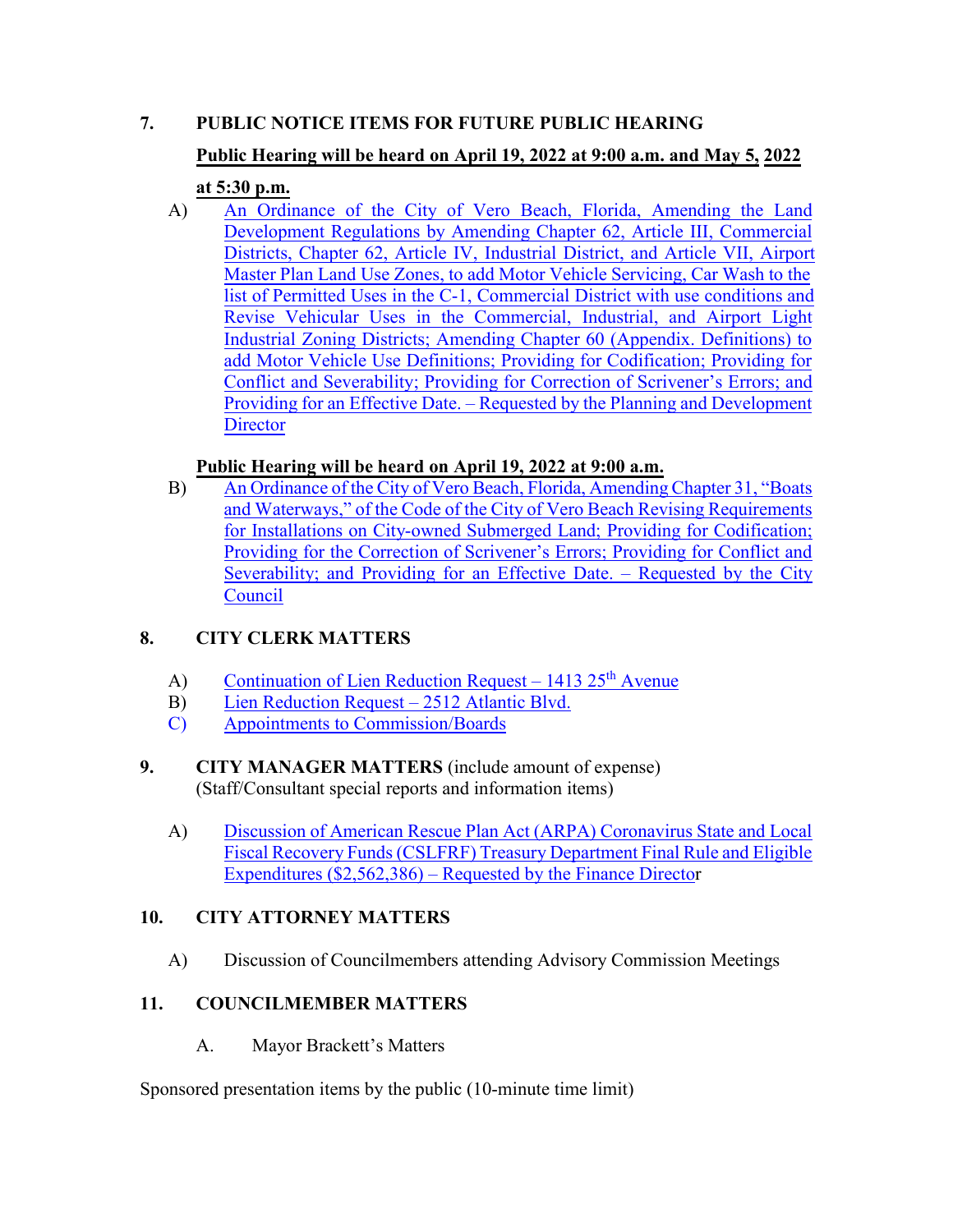B. Vice Mayor Neville's Matters

Sponsored presentation items by the public (10-minute time limit)

C. Councilmember Minuse's Matters

Sponsored presentation items by the public (10-minute time limit)

D. Councilmember McCabe's Matters

Sponsored presentation items by the public (10-minute time limit)

E. Councilmember Cotugno's Matters

Sponsored presentation items by the public (10-minute time limit)

#### **13. ADJOURNMENT**

#### **ADDITIONAL MEETING INFORMATION**

 agenda item, including those matters on the consent agenda, and other propositions or items not specifically *Public Participation*. Excluding ministerial/administrative matters and certain quasi-judicial proceedings, the Council will provide an opportunity for public comment prior to the Council taking final action on an listed on the meeting agenda on which the Council proposes to take final action at the meeting.

 *Addressing the council generally.* After first securing permission from the presiding officer, any person may address the council, in the manner specified herein at the appropriate times where oral communication is permitted as provided in the order of business appearing on the agenda adopted for the meeting.

 *Manner of addressing council; time limit.* Each person recognized by the presiding officer and granted leave to address the council shall step up to the microphone and state his or her name for the record. Speakers shall confine their remarks to the subject of the agenda matter then under discussion by the council. Unless additional time is granted by majority vote of the council, persons making a councilmember-sponsored speaking at the "public comment" portion of the agenda shall limit their address to three (3) minutes. All presiding officer may limit immaterial, unnecessary, or redundant comments, presentations, or requests. Once a motion is made by a councilmember, no person from the audience shall address the council. presentation under "presentation items by the public" shall limit such presentation to ten (10 minutes; persons speaking on any agenda item or other proposition shall limit their address to three (3) minutes; and persons remarks shall be addressed to the council as a body and not to any individual member thereof, nor to members of the audience. No person other than the council and the person having the floor shall be permitted to enter into any discussion, either directly or through a member of the council, without the permission of the presiding officer. No question shall be asked a councilmember except through the presiding officer. The

 *Meeting decorum*. No person shall make any personal, impertinent, slanderous, obscene, profane, inflammatory, untruthful, irrelevant, or immaterial remarks, or become boisterous while in the council chambers, or incite violence or fighting, or otherwise disturb the meeting, whether or not while addressing the council. Heckling or verbal outbursts in support or opposition to a speaker or his or her remarks and displays of anger, rudeness, ridicule, impatience, lack of respect, and personal attacks shall be prohibited.

 *Record for appeal.* This is a public meeting. If a person decides to appeal a decision made by the Council with respect to any reviewable matter considered at such meeting, he or she will need a record of the